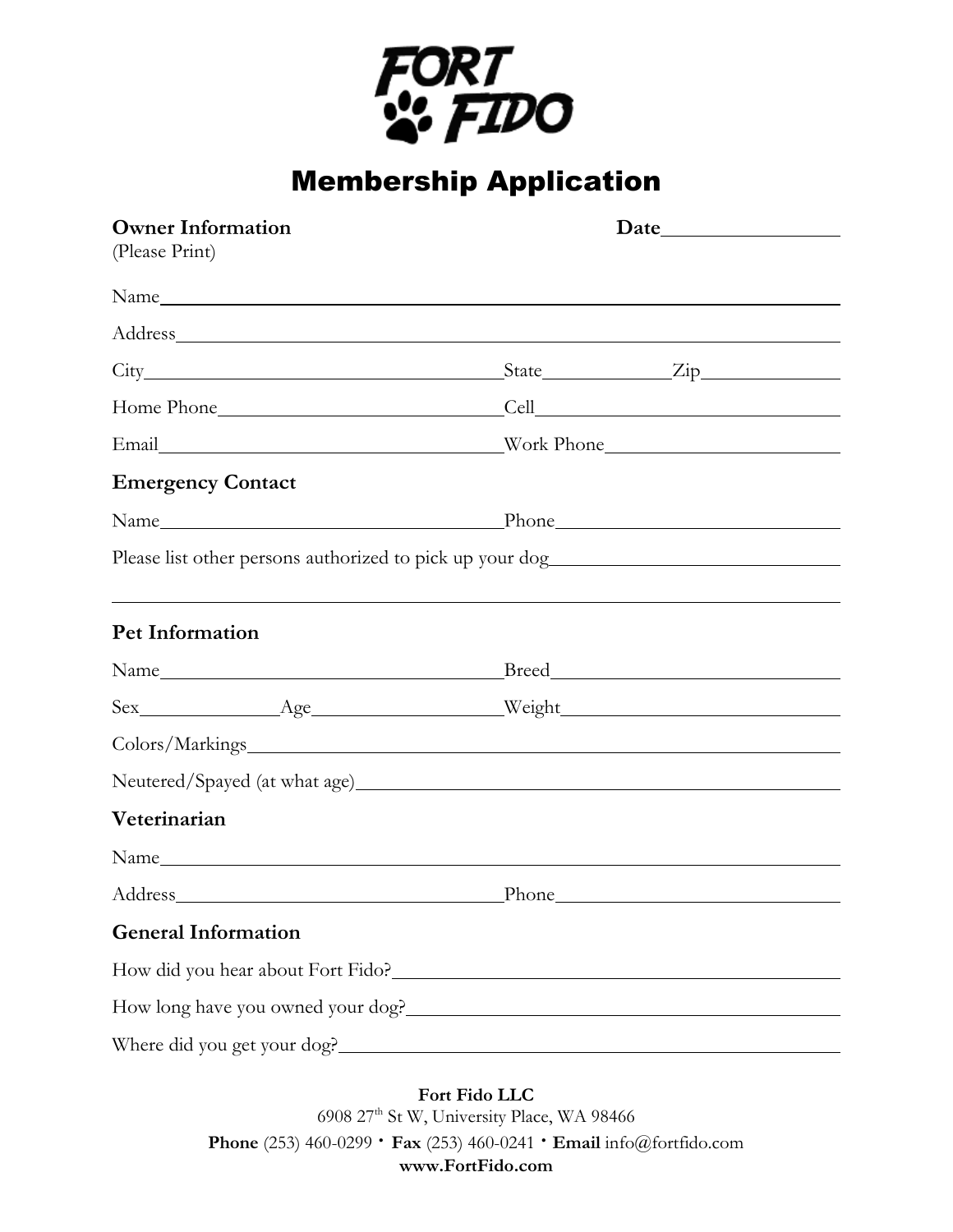## **Behavior**

| Does your dog experience separation anxiety?                                           | $\Box$ Yes $\Box$ No     |
|----------------------------------------------------------------------------------------|--------------------------|
|                                                                                        |                          |
| Describe how your dog gets along with other animals______________________________      |                          |
|                                                                                        |                          |
|                                                                                        |                          |
| Do visitors bring their $\log(s)$ to your home?                                        | $\sqcup$ Yes $\sqcup$ No |
|                                                                                        |                          |
| Does your dog have any behavioral problems?                                            | $\sqcup$ Yes $\Box$ No   |
|                                                                                        |                          |
| Has your dog ever bitten someone?                                                      | $\Box$ Yes $\Box$ No     |
|                                                                                        |                          |
| Has your dog ever climbed or jumped a fence?                                           | $\Box$ Yes $\Box$ No     |
|                                                                                        |                          |
|                                                                                        |                          |
| Are there any kinds of dog your dog automatically fears or dislikes?                   |                          |
| Has your dog ever growled or snapped at anyone taking their food, water, or toys away? |                          |
| Has your dog ever shared his or her food, water, or toys with other animals?           |                          |
|                                                                                        |                          |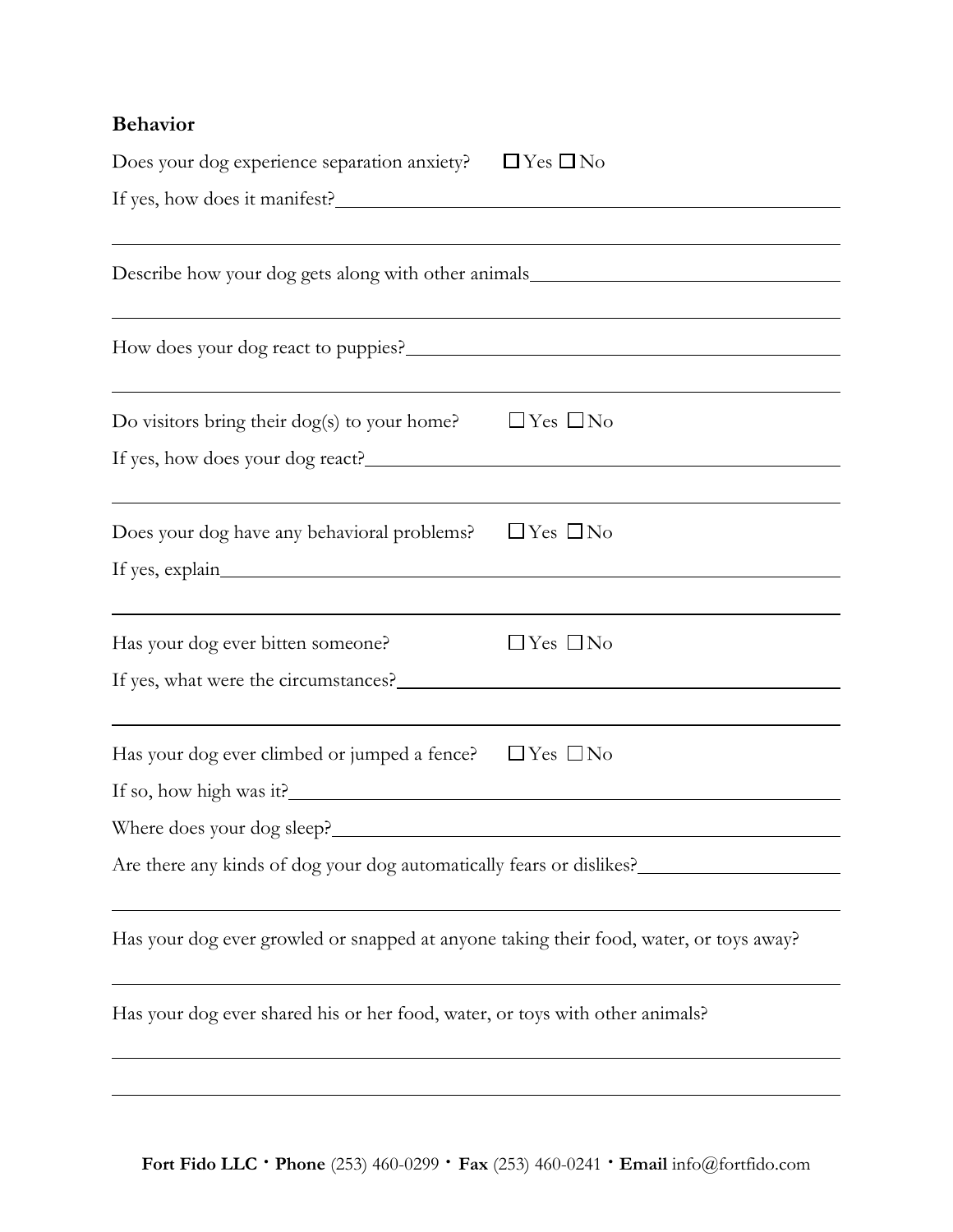| Does your dog play with other dogs?                                                                   | $\Box$ Yes $\Box$ No                                                                                                  |
|-------------------------------------------------------------------------------------------------------|-----------------------------------------------------------------------------------------------------------------------|
| If yes, what kind of dogs does your dog like?<br><u>If</u> yes, what kind of dogs does your dog like? |                                                                                                                       |
|                                                                                                       |                                                                                                                       |
| Has your dog ever attended daycare before?                                                            | $\Box$ Yes $\Box$ No                                                                                                  |
|                                                                                                       |                                                                                                                       |
| Has your dog ever been boarded before?                                                                | $\Box$ Yes $\Box$ No                                                                                                  |
| If yes, how does he or she do away from home, out of your presence?                                   |                                                                                                                       |
|                                                                                                       |                                                                                                                       |
| Why would you like your dog to attend daycare?___________________________________                     |                                                                                                                       |
|                                                                                                       |                                                                                                                       |
| Health/Grooming                                                                                       |                                                                                                                       |
|                                                                                                       |                                                                                                                       |
| What restrictions, if any, need to be placed on your dog's activities or movements?                   |                                                                                                                       |
|                                                                                                       |                                                                                                                       |
|                                                                                                       |                                                                                                                       |
| Does your dog have any sensitive areas on his or her body?_______________________                     |                                                                                                                       |
|                                                                                                       |                                                                                                                       |
| Please list any other comments or information about your dog, that may be helpful to us:              |                                                                                                                       |
|                                                                                                       | <u> 1989 - Johann Stoff, deutscher Stoffen und der Stoffen und der Stoffen und der Stoffen und der Stoffen und de</u> |
|                                                                                                       |                                                                                                                       |
|                                                                                                       |                                                                                                                       |

**Fort Fido LLC · Phone** (253) 460-0299 **· Fax** (253) 460-0241 **· Email** info@fortfido.com